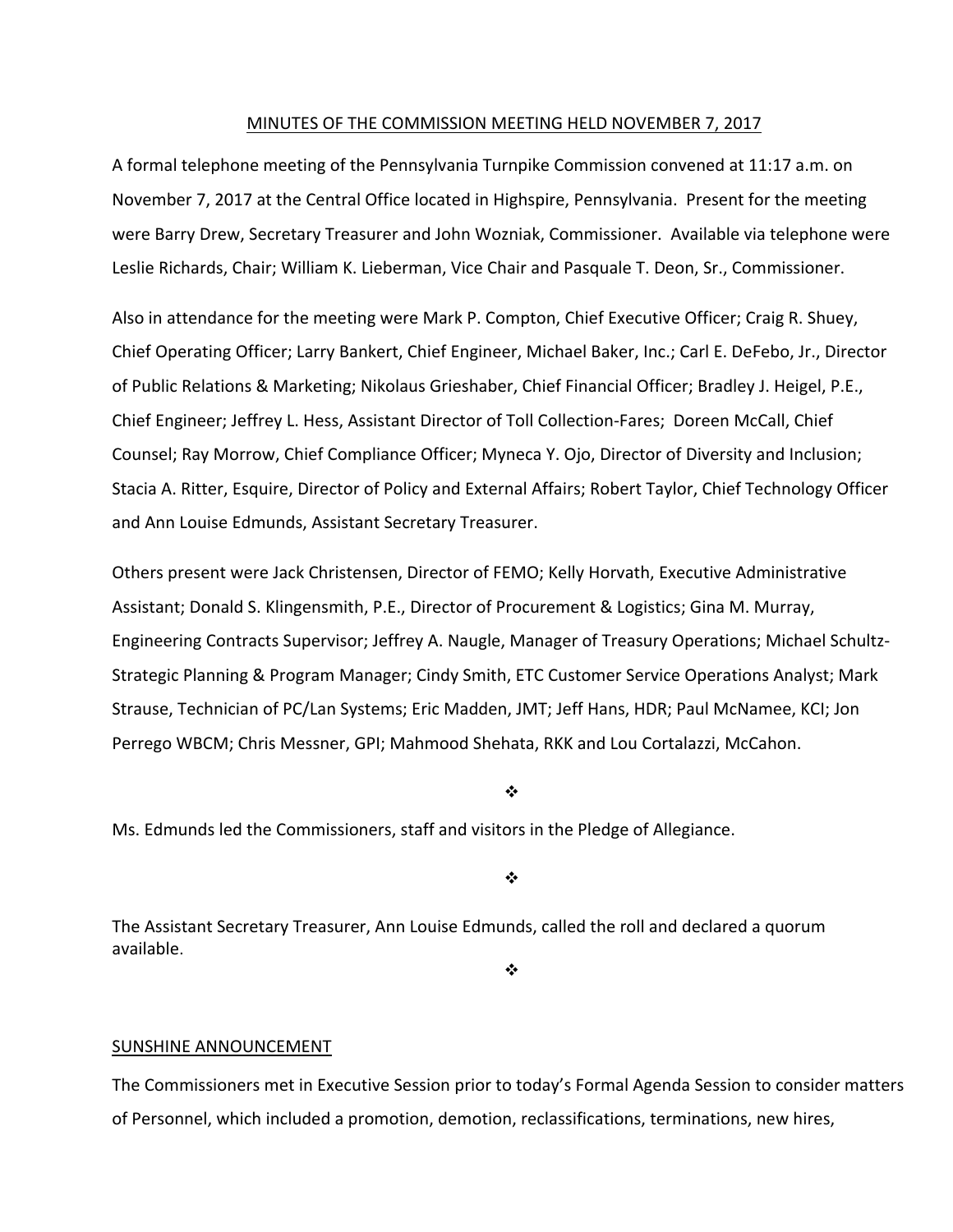## MINUTES OF THE MEETING‐NOVEMBER 7, 2017 **2** | Page

vacancies, Complement Report, Summer Employment program, incentive award and Military stipend adjustment.

The Commissioners also engaged in non‐deliberative, informational discussions regarding various actions and matters, which have been approved at previous public meetings.

❖

### PUBLIC COMMENT

Ms. Edmunds: The public is welcome to address the Commission regarding items listed on the Agenda or other items not listed on the Agenda that are within the Commission's authority or control.

In order to conduct an orderly and effective meeting, all persons wishing to address the Commission should have signed in a requested time to speak. If you have not done so, you are invited to do so at this time.

There were no requests to address the Commission.

 $\frac{1}{2}$ 

## MINUTES OF THE MEETING

Motion-That the Minutes of the meeting held October 17, 2017 be approved and filed as submitted were made by Commissioner Drew, seconded by Commissioner Deon, and passed unanimously.

❖

### COMMUNICATIONS

Motion‐That the Commission approves the memos received from the Chief Counsel ‐was made by Commissioner Drew, seconded by Commissioner Deon, and passed unanimously.

### $\frac{1}{2}$

### PERSONNEL

Motion‐That the Commission approves the Personnel as submitted‐was made by Commissioner Drew, seconded by Commissioner Deon, and passed unanimously.

 $\frac{1}{2}$ 

UNFINISHED BUSINESS No Unfinished Business to consider.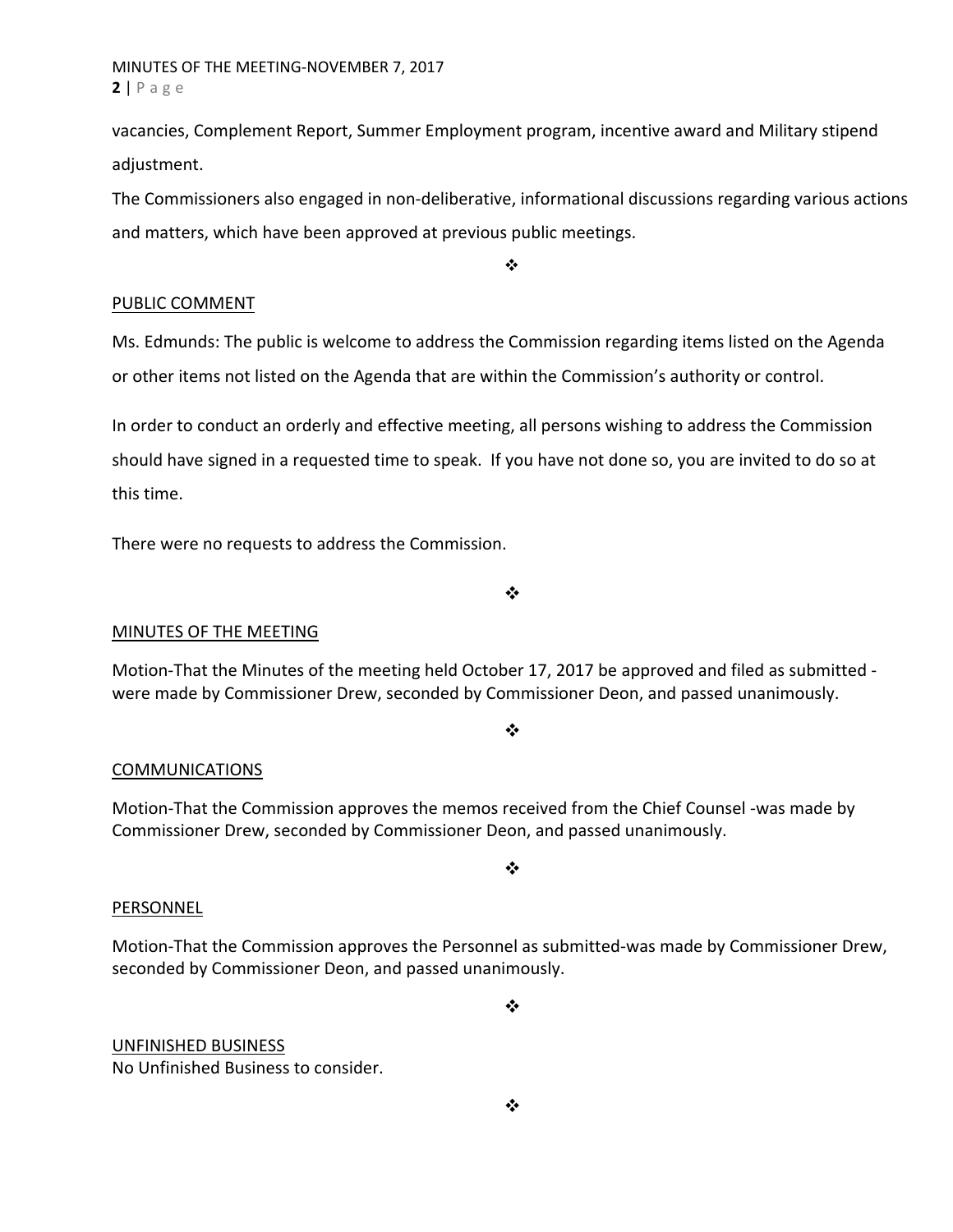# NEW BUSINESS PAYMENTS

Motion-That the Commission approves payment for the items listed in memos "a" and "b":

- a. Invoice from Travelers Insurance Company, through our broker, Conner Strong & Buckelew, for a total amount of \$1,784,564.00, which represents the annual premium for property and mobile equipment insurance coverage (\$1,774,664.00) and boiler and machinery insurance coverage (\$9,900.00) for the period October 1, 2017 – September 30, 2018;
- b. Chubb Cyber Liability insurance, through our broker, Conner Strong & Buckelew, for a limit of \$5,000,000.00 for each claim, at an annual not‐to‐exceed premium of \$65,000.00.

‐was made by Commissioner Drew, seconded by Commissioner Deon, and approved unanimously.

 $\frac{1}{2}$ 

## AGREEMENTS

Motion‐That the Commission approves the negotiation and execution of the Agreements and Amendments for the items listed in memos "a" through "n":

- a. Perpetual Drainage Easement Agreement with Swatara Township for the installation, operation, maintenance and/or repair of pipes and associated structures, and the conveyance of water, over and across Commission owned property at 300 East Park Drive, Swatara Township, Dauphin County;
- b. Amendment to our agreement with Giant Eagle, Inc. for distribution of E‐ZPass in its locations, exercising the option to renew the agreement for an additional year;
- c. Amendment to our agreement with PFM Asset Management for arbitrage advisory services, exercising the option to renew the agreement for an additional year, at a not‐to‐exceed amount of \$100,000.00; and approval to advertise for arbitrage advisory services;
- d. Amendment to our agreement with Conduent State and Local Solutions, Inc. for maintenance and support of the tolling solution on the Findlay Connector, extending the agreement for an additional 6 months; at a not‐to‐exceed amount of \$193,800.00;
- e. Agreement with Runkles, Inc. for distribution of E‐ZPass in its Pennsylvania locations;
- f. Amendment to our agreement with Red House Communications for marketing services, for an additional \$100,000.00 to support the efforts for the remaining fourteen months of the contract; for a revised not‐to‐exceed amount of \$400,000.00;
- g. Memorandum of Understanding with the PA Department of Health (PADOH), for the Commission to provide temporary space for up to 25 PADOH employees at the Central Office Building during PADOH's Continuity of Operations Plan activation;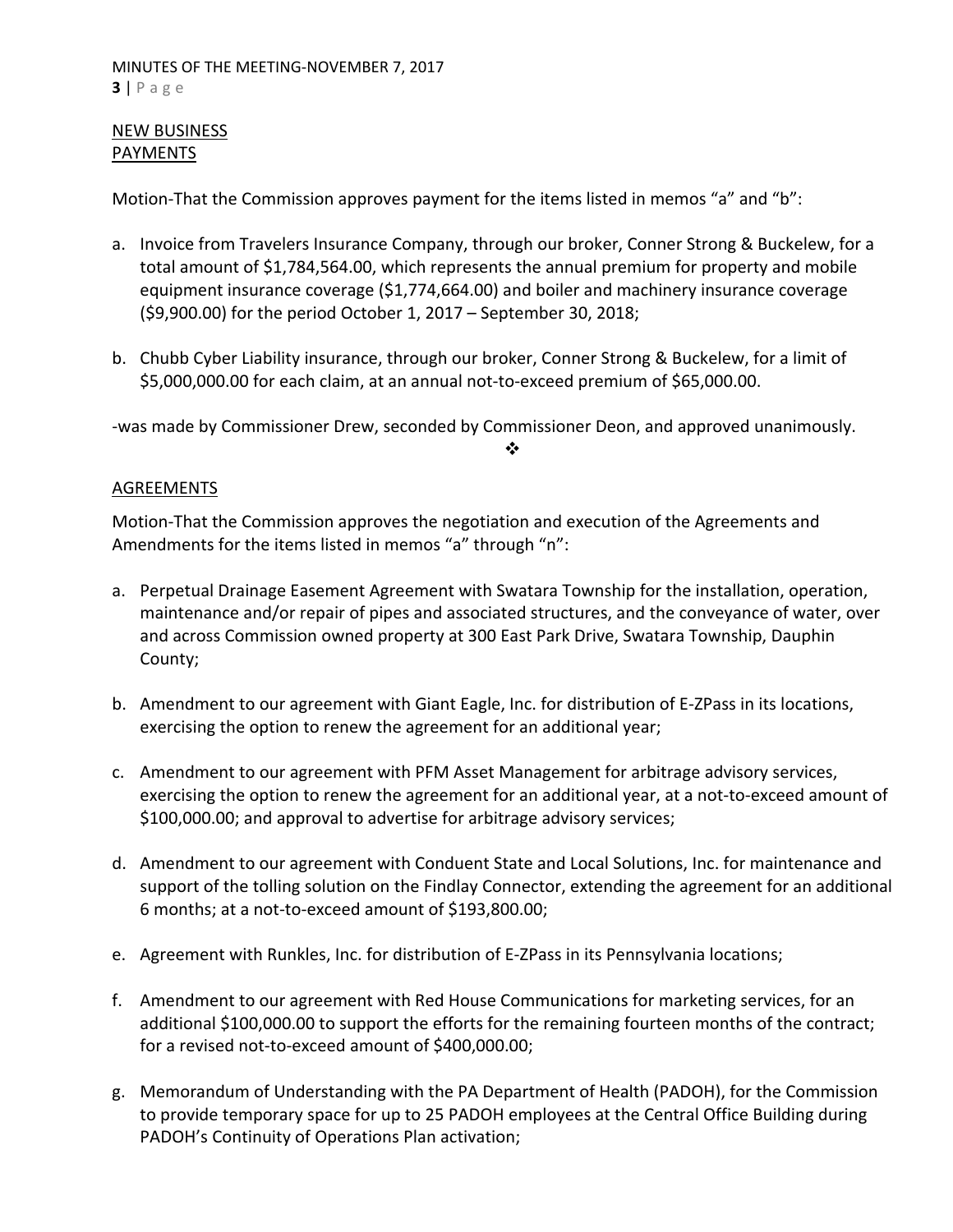- **4** | Page
- h. Settlement Agreement and Release with Outfront Media for back rent owed to the Commission for a billboard located on Commission owned surplus property;
- i. Agreement with Cecil Township to document the obligations of both parties for the Commission's improvement of several existing roadways that will be turned back to the Township after construction as part of the Southern Beltway, US 22 to I‐79 project;
- j. Settlement Agreement and Release with Patricia Lovelace, and authorize issuance of the workers' compensation settlement payment;
- k. Agreement with First Pennsylvania Resources, LLC to supply the necessary stream and wetland mitigation credits for the wetland and stream impacts (as required by State and Federal agencies) for the total reconstruction project from MP 28.00 to MP 31.00; at a not-to-exceed amount of \$165,000.00;
- l. Settlement Agreement and related documents with Dick Harris & Son Trucking Co., Inc.;
- m. Reimbursement Agreement with Peoples Natural Gas (PNG) to reimburse PNG the cost for the required engineering and utility work necessary for construction of the Southern Beltway, Section 55‐C1‐2; at a not‐to‐exceed amount of \$762,500.00;
- n. Two (2) Reimbursement Agreements with West Penn Power Company (WPPC) to reimburse WPPC the cost for the required engineering and utility work necessary for construction of the Southern Beltway, Section 55‐C1‐2; at a combined not‐to‐exceed amount of \$285,000.00.

‐was made by Commissioner Drew, seconded by Commissioner Deon, and passed unanimously.

### $\ddot{\bullet}$

## RIGHT‐OF‐WAY REQUESTS

Motion-That the Commission approves the Right-of-Way Request for the items listed in memos "a" through "h":

a. Acquisition of Right‐of‐Way #14079‐RK (Wilma L. Elicker & Charles G. Elicker), a total take parcel necessary for the total reconstruction project from MP 49.00 to MP 53.00 by authorizing payment of \$150,657.77 representing fair market value, pro‐rated taxes, housing supplement and closing costs to ARROW Land Services, LLC escrow agent; authorize the appropriate Commission officials to execute the Agreement of Sale and other documents that may be required for closing; authorize the payment of additional statutory damages as calculated by the Right‐of‐Way Administrator and approved by the Chief Counsel; and payment of the fair market value is contingent upon the delivery of a deed as prepared by the Legal Department;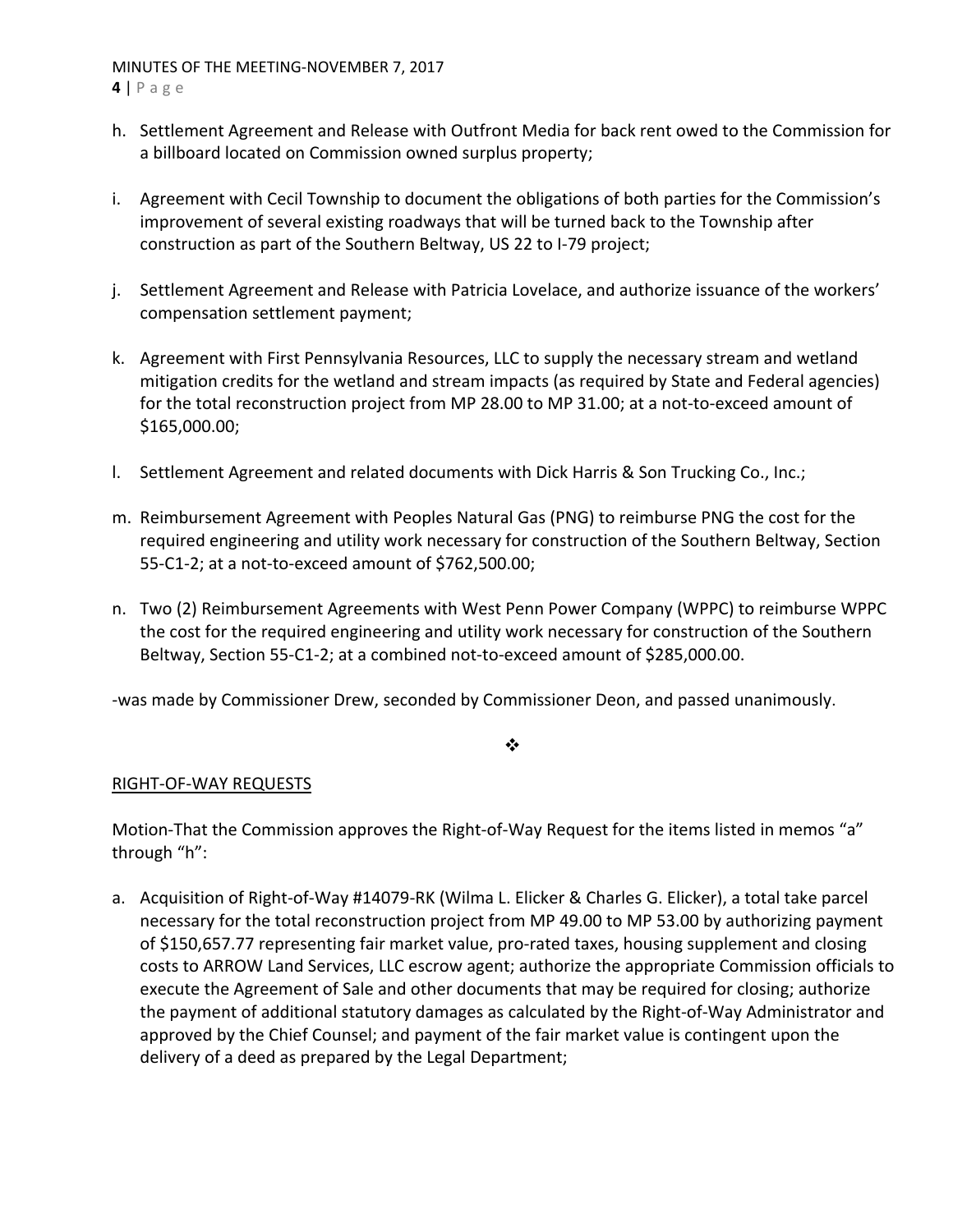- **5** | Page
- b. Acquisition of Right‐of‐Way #14083‐RE (Lisa Lynn Sowers), a partial take parcel necessary for the total reconstruction project from MP 53.00 to MP 57.00 by authorizing payment of \$500.00 representing fair market value to Lisa Lynn Sowers; authorize the appropriate Commission officials to execute the Temporary Construction Easement and other documents as may be required; authorize payment of additional statutory damages as calculated by the Right‐of‐Way Administrator and approved by the Chief Counsel; and payment of the fair market value to the property owner is contingent upon the delivery of the Temporary Construction Easement as approved by the Legal Department;
- c. Acquisition of Right‐of‐Way #14081‐RF (Christine S. Monteith), a partial take parcel necessary for the total reconstruction project from MP 53.00 to MP 57.00 by authorizing payment of \$581.95 representing fair market value and pro-rated taxes to Christine S. Monteith; authorize the appropriate Commission officials to execute the Agreement of Sale and other documents that may be required for closing; authorize the payment of additional statutory damages as calculated by the Right‐of‐Way Administrator and approved by the Chief Counsel; and payment of fair market value to the property owner is contingent upon her delivery of a deed prepared by the Legal Department;
- d. Acquisition of Right‐of‐Way #14083‐RC (Jan A. Mikolaczyk and Nancy Varrato), a partial take parcel necessary for the total reconstruction project from MP 53.00 to MP 57.00 by authorizing payment of \$1,412.00 representing fair market value and pro-rated taxes to Nancy Varrato; authorize the appropriate Commission officials to execute the Agreement of Sale and other documents that may be required for closing; authorize the payment of additional statutory damages as calculated by the Right‐of‐Way Administrator and approved by the Chief Counsel; and payment of fair market value to the property owners is contingent upon their delivery of a deed prepared by the Legal Department;
- e. Acquisition of Right‐of‐Way #14116 (Michael A. Ciaffoni; Pete J. Ciaffoni, Jr.; Elaine F. McVicker; John Kenneth Ciaffoni; Maribeth Miller; and Theresa LaFuente), a partial take parcel necessary for construction of the Southern Beltway, US 22 to I‐79, by authorizing payment of \$201,045.80 representing fair market value and pro‐rated taxes to Coon & Company, escrow agent; authorize the appropriate Commission officials to execute the Agreement of Sale and other documents that may be required for closing; authorize the payment of additional statutory damages as calculated by the Right‐of‐Way Administrator and approved by the Chief Counsel; and payment of fair market value to the property owners is contingent upon their execution and delivery of a deed as prepared by the Legal Department;
- f. Acquisition of Right‐of‐Way #14117 (Helen Kelly, a/k/a Helen C. Kelly; Michael A. Ciaffoni; Pete J. Ciaffoni, Jr.; Elaine F. McVicker; John Kenneth Ciaffoni; Maribeth Miller; George L. Kelly, a/k/a George M. Kelly; and Theresa LaFuente), a partial take parcel necessary for construction of the Southern Beltway, US 22 to I‐79, by authorizing payment of \$525,881.26 representing fair market value and pro‐rated taxes to Coon & Company, escrow agent; authorize the appropriate Commission officials to execute the Agreement of Sale and other documents that may be required for closing; authorize the payment of additional statutory damages as calculated by the Right‐of‐ Way Administrator and approved by the Chief Counsel; and payment of fair market value to the property owners is contingent upon their execution and delivery of a deed as prepared by the Legal Department;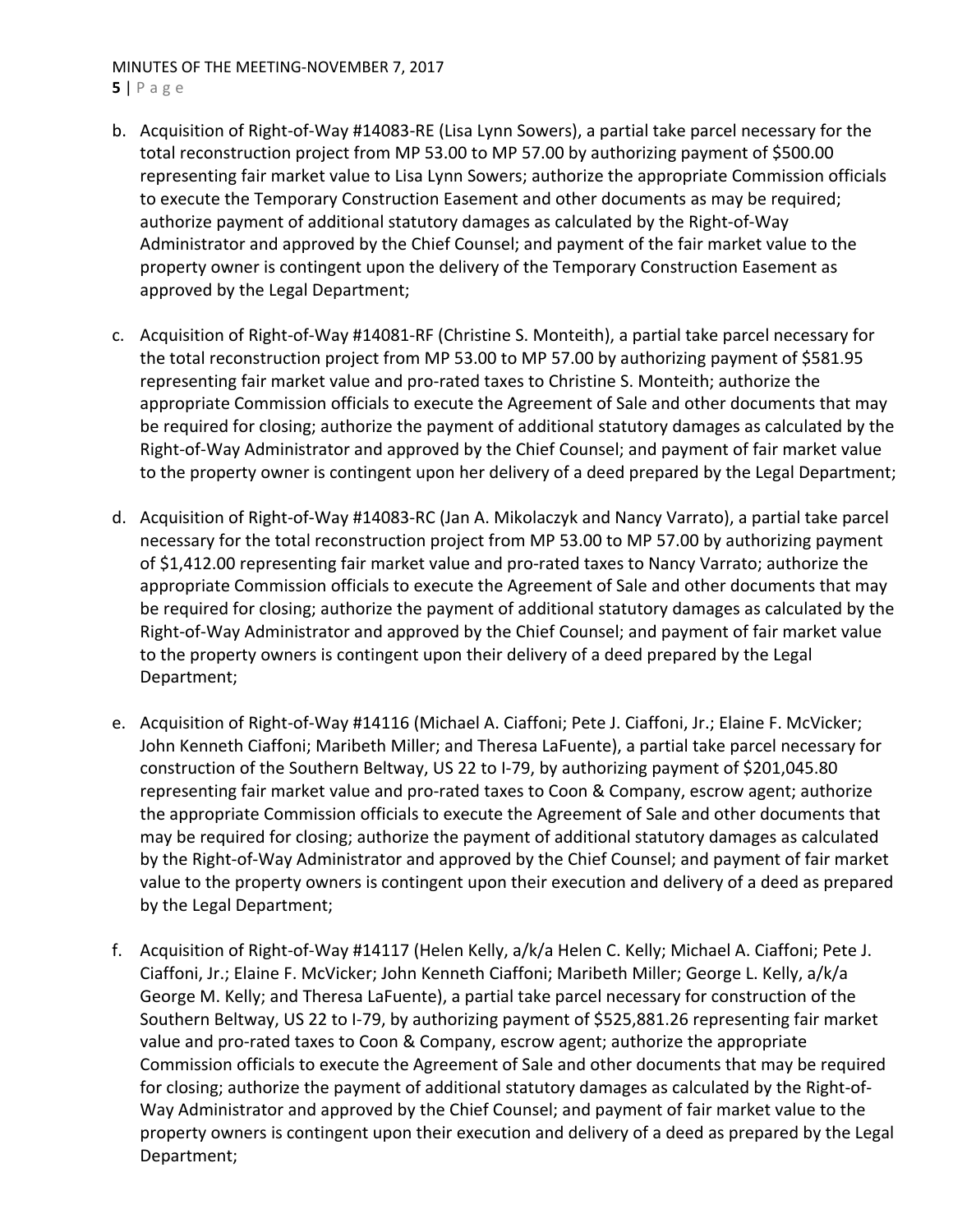- **6** | Page
- g. Acquisition of Right‐of‐Way #6022‐A (Milford Road Associates, L.P.), a partial take parcel necessary for the total reconstruction project from MP 308.00 to MP 312.00 by authorizing payment of \$6,902.00 representing fair market value and pro‐rated taxes to Milford Road Associates, L.P.; authorize the appropriate Commission officials to execute the Agreement of Sale and other documents that may be required for closing; authorize the payment of additional statutory damages as calculated by the Right‐of‐Way Administrator and approved by the Chief Counsel; and payment of fair market value to the property owner is contingent upon the delivery of a deed as prepared by the Legal Department;
- h. Adopt the proposed Property Acquisition Resolution for Right‐of‐Way #14120‐A (MDJST, LLC), a partial take parcel necessary for construction of the Southern Beltway, US 22 to I‐79; authorize the payment \$9,700.00 representing Estimated Just Compensation to counsel named at a later date; and authorize payment of additional statutory damages as calculated by the Right‐of‐Way Administrator and approved by the Chief Counsel.

‐was made by Commissioner Drew, seconded by Commissioner Deon, and passed unanimously.

# ❖

## ADVERTISING

Motion-That the Commission approves advertising for items listed in memos "a" through "d":

- a. Engineering firm to perform storage tank/environmental related service systemwide;
- b. Cell tower lease consultant to assist in evaluating the cell tower program to maximize the market competitiveness and future leasing opportunities;
- c. Contract S‐006.00X002‐3‐12 for construction of the Southern Beltway, SR 576, Section 55C1‐2 between MP S16.04 and MP S17.97;
- d. Engineering/construction management firm to perform open‐end construction management and construction inspection services between MP 0.00 and MP 247.00, I‐376, Turnpike 576, Turnpike 66 and Turnpike 43.

‐was made by Commissioner Drew, seconded by Commissioner Deon and passed unanimously.

 $\frac{1}{2}$ 

## PURCHASE ORDERS

Motion‐That the Commission approves the Issuance of Purchase Orders for the items listed in memos "a" through "d":

a. Two (2) SS250 melters, utilizing the Commonwealth's contract with Crafco, Inc.; at a total award of \$100,288.80;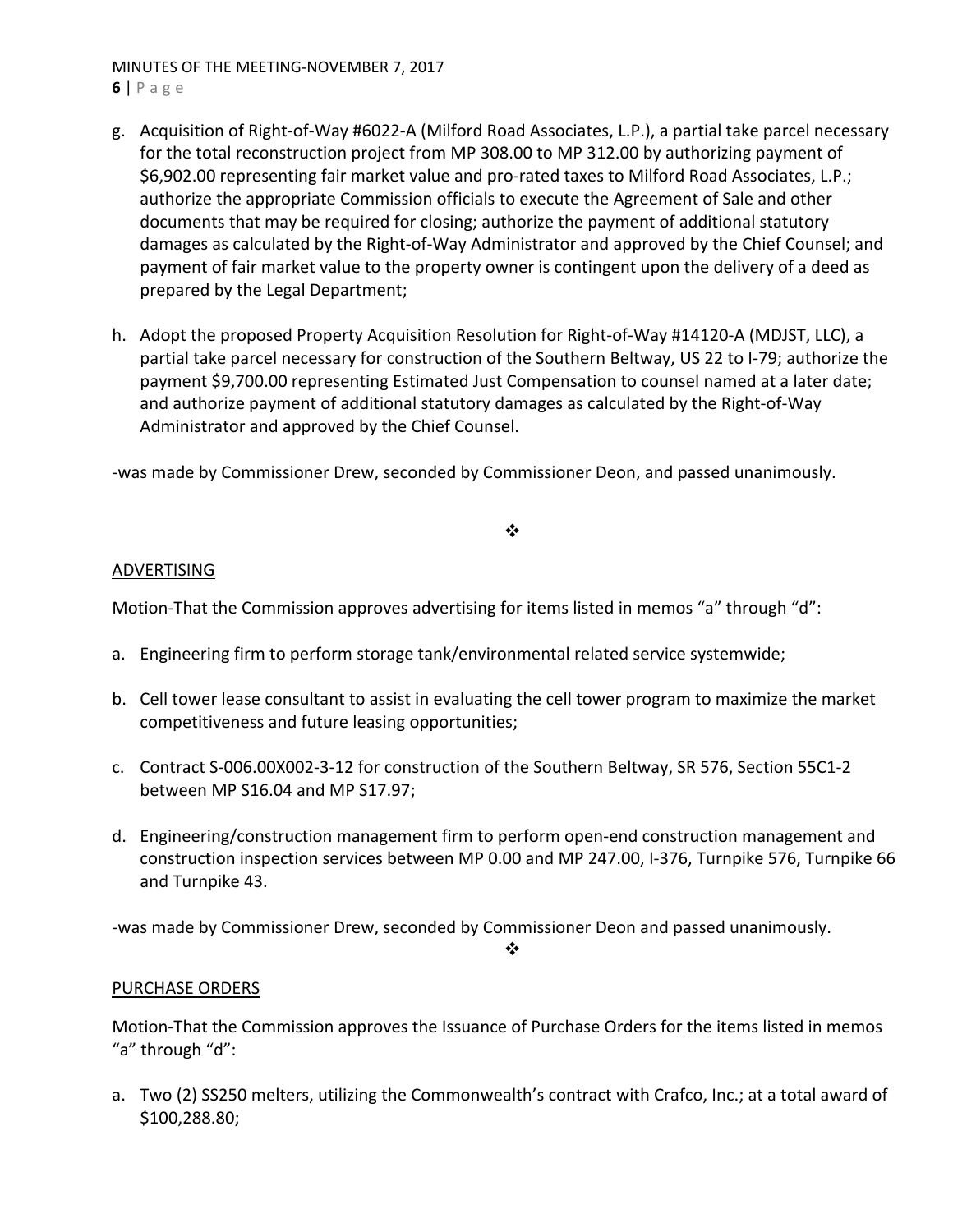**7** | Page

- b. Quakertown lighting replacement project, utilizing the Commonwealth's contract with Schaedler Yesco Distribution Inc.; at a total award of \$117,950.04;
- c. Fourteen (14) Chevrolet Equinox SUV's, utilizing the Commonwealth's contract with Hertrich Fleet Services, Inc.; at a total award of \$302,484.00;
- d. HVAC controls maintenance for Districts 3, 4 & 5, utilizing the Commonwealth's contract with Automated Logic Contracting Services, Inc.; at a total award of \$311,441.00.

‐was made by Commissioner Drew, seconded by Commissioner Deon, and passed unanimously.

 $\cdot$ 

# AWARD OF A CONTRACT

Motion‐That the Commission approves the Award of Contract #T‐355.00P001‐3‐18 for the Route 13 connector for the I‐95/I‐276 Interchange, to the lowest responsive and responsible bidder, James D. Morrissey, Inc.; at a not‐to‐exceed amount of \$17,993,117.52 and a contingency of \$800,000.00 ‐was made by Commissioner Drew, seconded by Commissioner Deon, and passed unanimously.

 $\cdot$ 

## CHANGE ORDERS AND FINAL PAYMENT

Motion‐That the Commission approves the Change Orders and Final Payments for the items listed in memos "a" through "d":

- a. Change Order #1 for Contract #T‐013.21S001‐3‐08 for the replacement of Bridge WB‐206 at MP 12.58 with Allison Park Contractors, Inc.; for an increase of \$22,750.00 for demolition of a Commission purchased property associated with the future Beaver River Bridge and a 55‐day time extension; for a revised not‐to‐exceed amount of \$8,956,723.64;
- b. Change Order #2 and Final Payment for Contract #T‐333.59F001‐3‐03 for plumbing work at the Plymouth Meeting maintenance facility with Guy M. Cooper, Inc., for an additional \$89,322.26 for rock excavation, revision to the clean agent system, vent piping, salt brine/calcium chloride equipment, parts washer station, gas lines, insulation of condensate piping and fire sprinkler repair; for a final contract value of \$1,239,322.26 and final amount due to the contractor of \$146,822.26;
- c. Change Order #12 for Contract #A‐020.00T002‐3‐05 for roadway and bridge reconstruction from MP A20.31 to MP A25.67 with Walsh Construction, for an additional \$630,051.69 to balance items to work completed, excavation, impact attenuator repairs, topsoil furnished and placed, seeding and soil supplements, mulching, E&S control, drilled caissons, M&P of railroad traffic, insurance, partnering, undercutting, material disposal, driveway repairs, sawcutting, drainage, emergency pull‐off elimination, reflector replacement, local road repairs under mainline bridge, barrier removal, conduit and loop detector installations; for a revised not‐to‐exceed amount of \$163,917,921.28;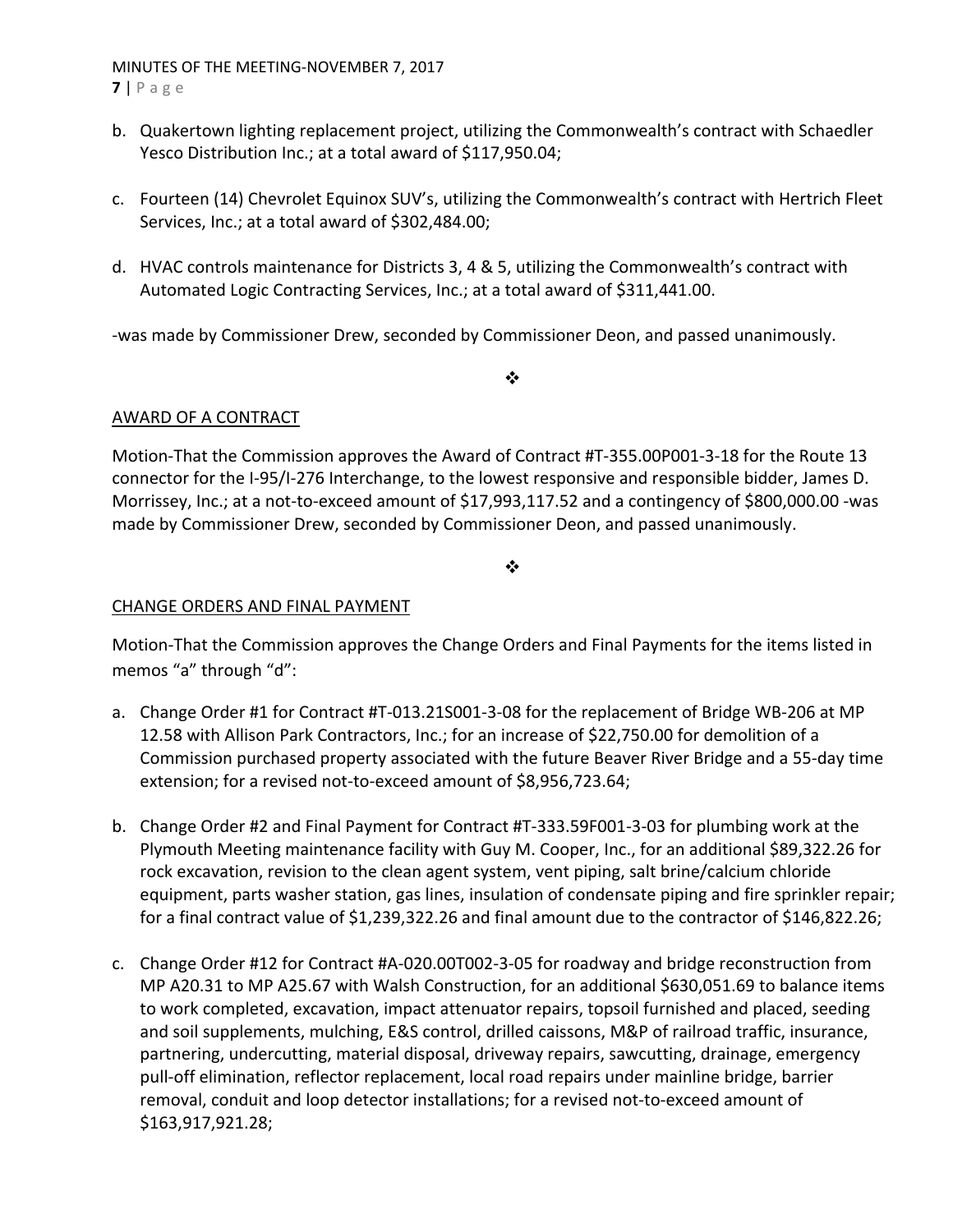MINUTES OF THE MEETING‐NOVEMBER 7, 2017 **8** | Page

d. Change Order #1 for Contract #A‐120.68S001‐3‐02 for the replacement of Bridge NB‐709 at MP A120.68 with Nyleve Bridge Corp., for an increase of \$29,449.81 for undercutting, replacement of existing power supply pole, premium pay due to utility delays needed to complete critical work items and drainage and a 28‐day time extension due to delays in utility relocations; for a revised not‐to‐exceed amount of \$5,392,208.59.

‐was made by Commissioner Drew, seconded by Commissioner Deon, and passed unanimously.

❖

# **SUPPLEMENTS**

Motion‐That the Commission approve the negotiation and execution of the Supplemental Agreements for the items listed in memos "a" through "d":

- a. Supplemental Agreement #2 for storage tank management services with GAI Consultants, for an additional \$250,000.00 to complete site characterization/soil and groundwater remediation required at the Homewood maintenance facility; for a revised not‐to‐exceed amount of \$2,500,000.00;
- b. Supplemental Agreement #1 for design services for Mon/Fayette Expressway, Rt. 51 to I‐376, Section 53A with CDI‐Infrastructure, Inc., for an additional \$10,000,000.00 for final design, post design construction consultation and shop drawing review; for a revised not‐to‐exceed amount of \$18,000,000.00;
- c. Supplemental Agreement #1 for design services for Mon/Fayette Expressway, Rt. 51 to I‐376, Section 53B with Pennoni Associates, Inc., for an additional \$17,300,000.00 for final design, post design construction consultation and shop drawing review; for a revised not‐to‐exceed amount of \$26,300,000.00;
- d. Supplemental Agreement #1 for design services for Mon/Fayette Expressway, Rt. 51 to I‐376, Section 53C with The EADS Group, Inc., for an additional \$6,500,000.00 to complete final design, post design construction consultation and shop drawing review; for a revised not‐to‐exceed amount of \$15,500,000.00.

‐was made by Commissioner Drew, seconded by Commissioner Deon, and passed unanimously.

❖

# SIGNATURE AUTHORITY

Motion-That the Comission grants signature authority for the items listed in memos "a" and "b":

a. Chief Compliance Officer the authority to file and execute Private Criminal Complaints, on behalf of the Commission;